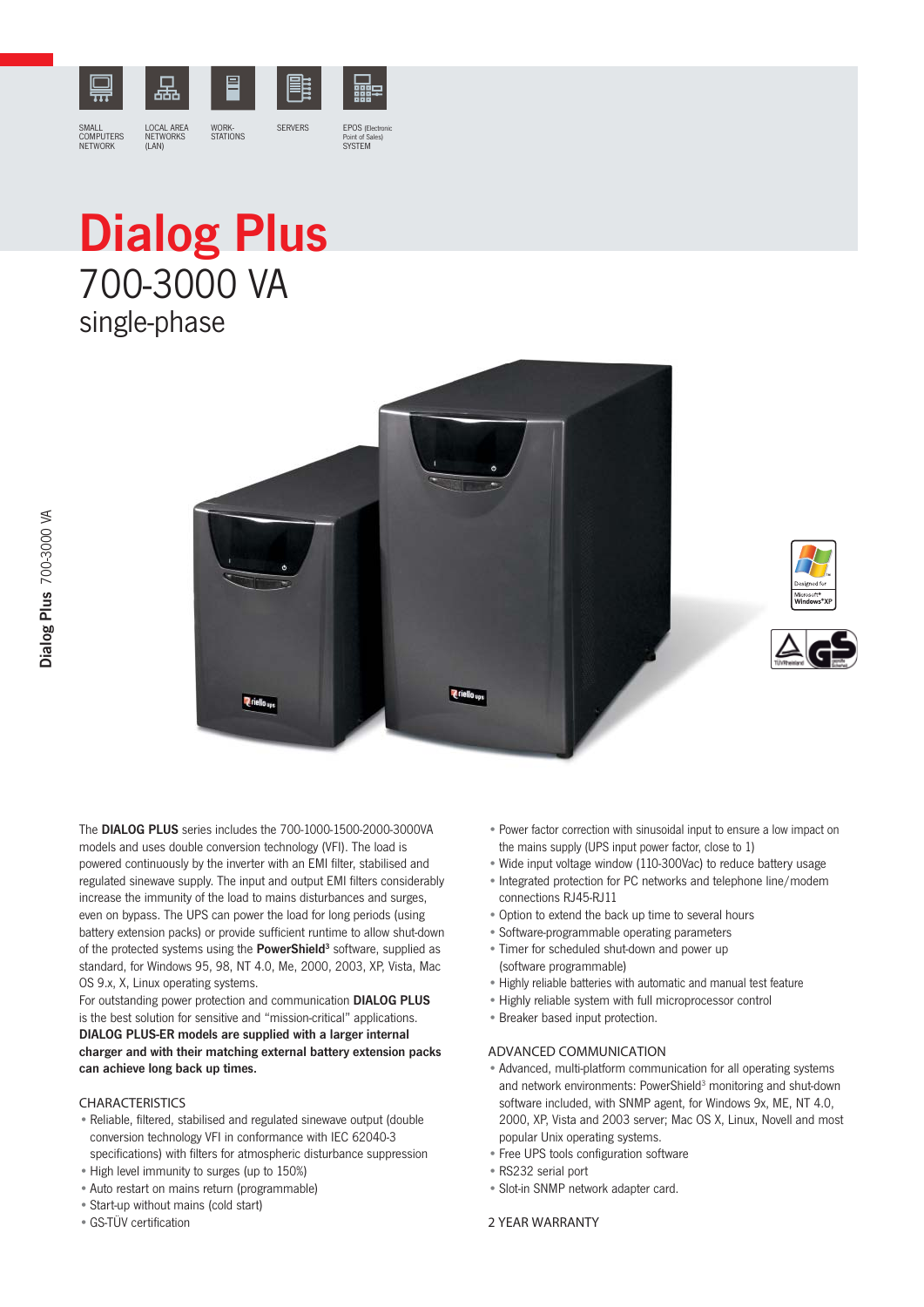| <b>MODELS</b>         | <b>DLP 70</b>                                                                                                        | <b>DLP 100</b> | <b>DLP 100 ER</b> | <b>DLP 150</b> | <b>DLP 200</b> | <b>DLP 200 ER</b> | <b>DLP 300</b> | <b>DLP 300 ER</b> |  |  |  |  |
|-----------------------|----------------------------------------------------------------------------------------------------------------------|----------------|-------------------|----------------|----------------|-------------------|----------------|-------------------|--|--|--|--|
| POWER                 | 700VA/490W                                                                                                           | 1000VA/700W    |                   | 1500VA/1050W   | 2000VA/1400W   |                   | 3000VA/2100W   |                   |  |  |  |  |
| <b>INPUT</b>          |                                                                                                                      |                |                   |                |                |                   |                |                   |  |  |  |  |
| Rated voltage         | 220-230-240 Vac                                                                                                      |                |                   |                |                |                   |                |                   |  |  |  |  |
| Minimum voltage range | 110V up to 60% of load / 120V from 60% to 70% of load / 140V from 70% to 80% of load / 160V from 80% to 100% of load |                |                   |                |                |                   |                |                   |  |  |  |  |
| Maximum voltage       | 300 Vac                                                                                                              |                |                   |                |                |                   |                |                   |  |  |  |  |
| Rated frequency       | 50/60 Hz auto sensing                                                                                                |                |                   |                |                |                   |                |                   |  |  |  |  |
| Power factor          | > 0.97                                                                                                               |                |                   |                |                |                   |                |                   |  |  |  |  |
| Input current         | Sinewave                                                                                                             |                |                   |                |                |                   |                |                   |  |  |  |  |
| <b>BY PASS</b>        |                                                                                                                      |                |                   |                |                |                   |                |                   |  |  |  |  |
| Voltage range         | 180 - 264 Vac                                                                                                        |                |                   |                |                |                   |                |                   |  |  |  |  |
| Frequency range       | Selected frequency ±5Hz                                                                                              |                |                   |                |                |                   |                |                   |  |  |  |  |
| <b>OUTPUT</b>         |                                                                                                                      |                |                   |                |                |                   |                |                   |  |  |  |  |
| Rated voltage         | Selectable 220, 230 or 240 Vac ±1.5%                                                                                 |                |                   |                |                |                   |                |                   |  |  |  |  |
| Voltage distortion    | < 2%                                                                                                                 |                |                   |                |                |                   |                |                   |  |  |  |  |
| Frequency             | 50 or 60 Hz auto sensing                                                                                             |                |                   |                |                |                   |                |                   |  |  |  |  |
| Waveform              | Sinewave                                                                                                             |                |                   |                |                |                   |                |                   |  |  |  |  |
| Crest factor          | 3:1                                                                                                                  |                |                   |                |                |                   |                |                   |  |  |  |  |
| Overloads             | 110% 30'; 130% 30"; 150% 10"                                                                                         |                |                   |                |                |                   |                |                   |  |  |  |  |
| <b>BATTERIES</b>      |                                                                                                                      |                |                   |                |                |                   |                |                   |  |  |  |  |
| Type                  | VRLA AGM Maintenance-free lead-acid                                                                                  |                |                   |                |                |                   |                |                   |  |  |  |  |
| Recharge time         | $2-4h$                                                                                                               |                | $\sim$            | $2-4h$         | 4 h            | ÷.                | 4 h            |                   |  |  |  |  |